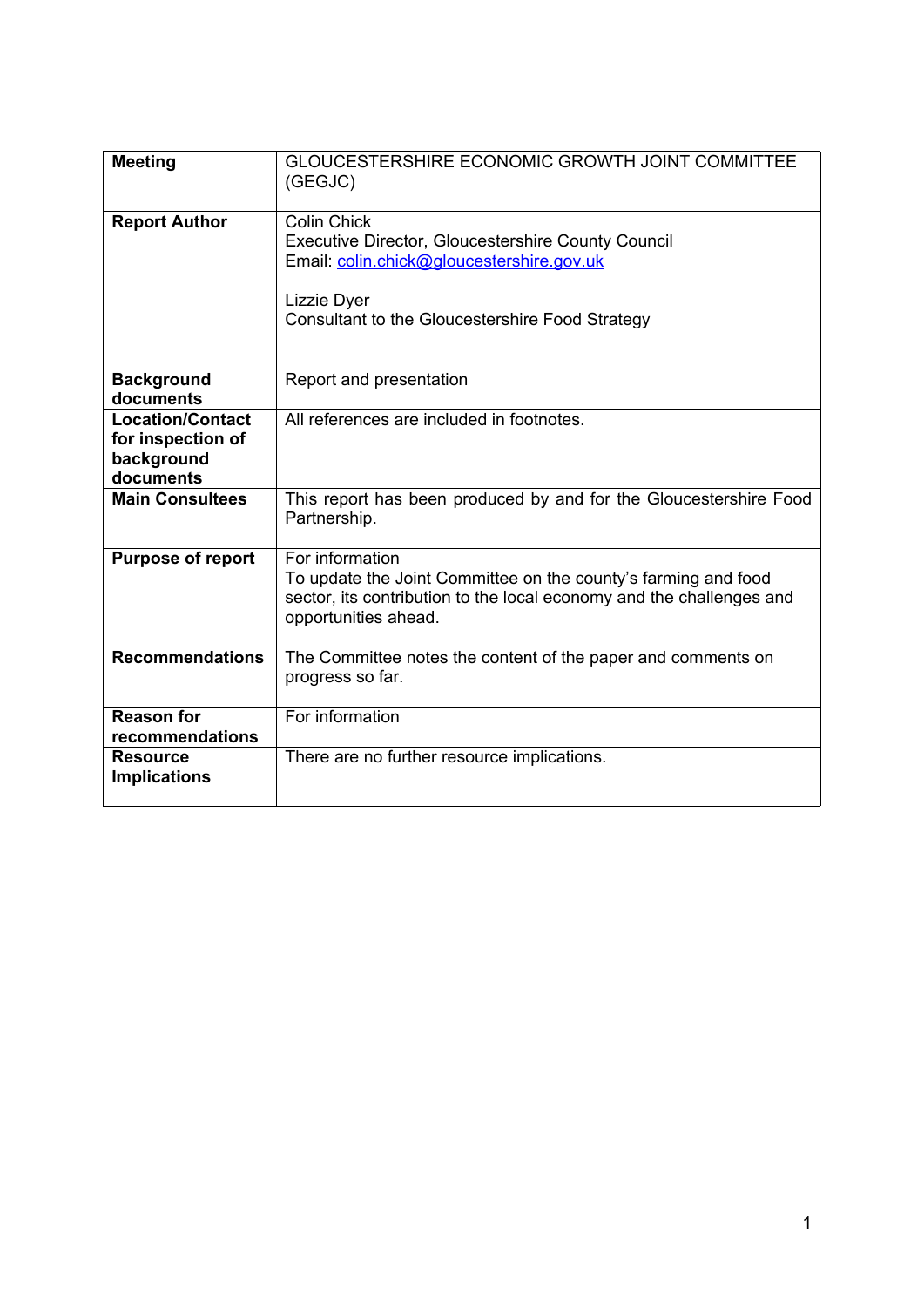| 1.1 | <b>Background</b>                                                                                                                                                                                                                                                                                                                                                                                                                                                                                                                                                                                                                                                                                                                                                                                                                                                                                                                                                                                                                            |
|-----|----------------------------------------------------------------------------------------------------------------------------------------------------------------------------------------------------------------------------------------------------------------------------------------------------------------------------------------------------------------------------------------------------------------------------------------------------------------------------------------------------------------------------------------------------------------------------------------------------------------------------------------------------------------------------------------------------------------------------------------------------------------------------------------------------------------------------------------------------------------------------------------------------------------------------------------------------------------------------------------------------------------------------------------------|
|     | This paper seeks to give an overview of the County's farming and food sector as<br>presented by the Gloucestershire Food Partnership.                                                                                                                                                                                                                                                                                                                                                                                                                                                                                                                                                                                                                                                                                                                                                                                                                                                                                                        |
| 1.2 | <b>Context</b>                                                                                                                                                                                                                                                                                                                                                                                                                                                                                                                                                                                                                                                                                                                                                                                                                                                                                                                                                                                                                               |
|     | The Gloucestershire agri-food sector is a significant contributor to the<br>Gloucestershire economy in relation to its contribution to gross value added as well<br>as employment base in the county. It has recently faced some significant challenges<br>in changes to government policy largely but not exclusively as a result of Brexit. This<br>paper and appendix from the Gloucestershire Food Partnership sets out core facts<br>about the sector, a understanding of the strategic partners involved in supporting and<br>developing the sector as well as a summary of the challenges and opportunities<br>facing the sector and its supply chain.                                                                                                                                                                                                                                                                                                                                                                                |
| 1.3 | Core facts about the sector:                                                                                                                                                                                                                                                                                                                                                                                                                                                                                                                                                                                                                                                                                                                                                                                                                                                                                                                                                                                                                 |
|     | The Gloucestershire agri-food sector representing the "end to end" food chain<br>employs just over 50,000 people, or 14.9 % of the workforce compared to<br>13.2% nationally (DEFRA (2018), Agriculture in the UK 2017)<br>In 2019, the agriculture, forestry, fishing, mining and quarrying sectors<br>contribute around £187 million to Gloucestershire's GVA, this equates to<br>around 1.0% of total GVA which is more than the national average of 0.7%<br>(Source: Source: Regional gross value added (balanced) by industry, ONS)<br>In 2019 there were around 7,000 people working in the agriculture sector,<br>equating for 2.3% of employment, this is higher than the national average of<br>1.3% (Source: BRES, ONS) <sup>1</sup><br>In 2016 there were 2,529 farm holdings in Gloucestershire, up from 2,449 in<br>2013. This means the total farmed area in 2016 equated to 193,304 hectares,<br>this was down from 204,345 in 2013. (Source: Structure of the agricultural<br>industry in England and the UK at June, DEFRA) |
| 1.4 | <b>Strategic Partners</b>                                                                                                                                                                                                                                                                                                                                                                                                                                                                                                                                                                                                                                                                                                                                                                                                                                                                                                                                                                                                                    |
|     | As identified in the evidence base for the local industrial strategy, there are a number<br>of local strategic partners working to advance and support the wider sector. It<br>identifies:                                                                                                                                                                                                                                                                                                                                                                                                                                                                                                                                                                                                                                                                                                                                                                                                                                                   |
|     | Campden BRI is a world-leading research association in the agri-food space and<br>member of the South West AgriTech Network. This network was inaugurated at<br>Farm491 in Summer 2018 to connect research institutions across the South West<br>with technological innovations and industry partners in agriculture.                                                                                                                                                                                                                                                                                                                                                                                                                                                                                                                                                                                                                                                                                                                        |
|     | Hartpury University and College Hartpury University and College is a specialist                                                                                                                                                                                                                                                                                                                                                                                                                                                                                                                                                                                                                                                                                                                                                                                                                                                                                                                                                              |

<sup>&</sup>lt;sup>1</sup> Please note this is on a different basis to GVA which covers a broader sector including forestry, fishing, mining etc.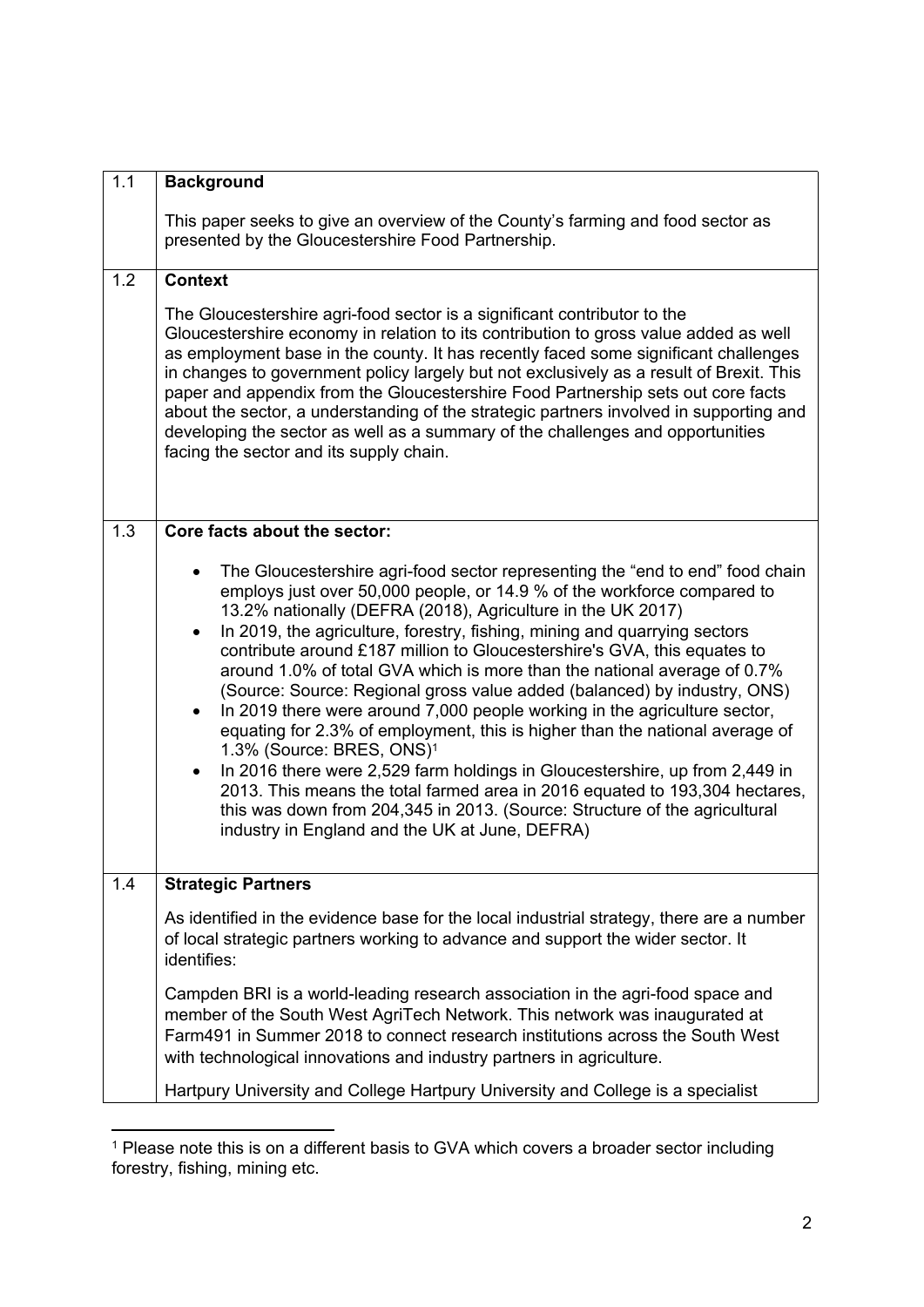|     | provider of high-quality applied education, training and research. Their industry-led<br>research and commercial partnerships within the specialisms of animal, in particular<br>equine, and sport, result in innovative solutions, which impact and influence locally,<br>nationally and internationally the development of these same sectors. In addition, the<br>Hartpury Agri-Tech Centre, provides farming professionals with access to the latest<br>livestock technology, expertise and ideas, ensuring Hartpury University and College<br>is at the heart of innovation in the agricultural sector.                                                                                                                                                                                                                                                                                                                                                                                                            |
|-----|-------------------------------------------------------------------------------------------------------------------------------------------------------------------------------------------------------------------------------------------------------------------------------------------------------------------------------------------------------------------------------------------------------------------------------------------------------------------------------------------------------------------------------------------------------------------------------------------------------------------------------------------------------------------------------------------------------------------------------------------------------------------------------------------------------------------------------------------------------------------------------------------------------------------------------------------------------------------------------------------------------------------------|
|     | Royal Agricultural University (RAU) Innovation has been central to the RAU's<br>purpose since 1845 and their alumni lead transformational change across the land-<br>based sector. With the challenges of Brexit and food security, the RAU has never<br>been more relevant, continuing to provide innovative, sustainable solutions for land<br>managers, food producers and the wider rural economy. This is achieved through (i)<br>innovative education programmes, supported by a government post-Brexit strategic<br>initiative, co-designed with industry to ensure that businesses have the skills needed<br>to face the future, (ii) a nationally recognised centre of excellence for student<br>entrepreneurship, (iii) applied research, and (iv) a Knowledge Exchange Hub that<br>pioneers farmer-led innovation and supports the agricultural and wider business<br>sectors through the LEP-funded Farm491 project, as well as businesses of all types<br>through the Cirencester Growth Hub. <sup>2</sup> |
| 2.5 | Wider strategic activity to support the plan and further opportunities                                                                                                                                                                                                                                                                                                                                                                                                                                                                                                                                                                                                                                                                                                                                                                                                                                                                                                                                                  |
|     | The rest of this document sets out the potential outcomes that could be delivered as<br>a result of greater support to the sector, the current challenges facing the sector and<br>the opportunities that are presented as a result.                                                                                                                                                                                                                                                                                                                                                                                                                                                                                                                                                                                                                                                                                                                                                                                    |
| 3.1 | Gloucestershire Food Partnership's briefing note on the County's Farming and<br>Food Sector produced for the Gloucestershire Economic Growth Joint<br><b>Committee</b>                                                                                                                                                                                                                                                                                                                                                                                                                                                                                                                                                                                                                                                                                                                                                                                                                                                  |
|     | This briefing summarises:<br>The direct and indirect economic contribution made by Gloucestershire's agri-<br>food sector;<br>The opportunity to align initiatives and so simultaneously increase this<br>contribution while also achieving environmental and social outcomes;<br>Current challenges facing the sector, and<br>$\qquad \qquad -$<br>Some of the opportunities to tackle those challenges and deliver multiple<br>outcomes.                                                                                                                                                                                                                                                                                                                                                                                                                                                                                                                                                                              |
|     | <b>Agri-food Sector's Current Economic Contribution</b><br>Gloucestershire's agri-food sector employs over 50,000 people - 14.9% of the<br>workforce - and generated a Gross Value Add of £1.39b in 2017, or 8.8% of the local<br>economy <sup>3</sup> . These are both higher than the national average, demonstrating that the<br>County has competitive advantage upon which to build.                                                                                                                                                                                                                                                                                                                                                                                                                                                                                                                                                                                                                               |
|     | More specifically, Gloucestershire's agriculture supports 6,280 jobs and generated<br>£333m/year in 2017, with crops accounting for £116m and livestock £181m. This<br>output translates into a GVA of £102m after direct production costs.                                                                                                                                                                                                                                                                                                                                                                                                                                                                                                                                                                                                                                                                                                                                                                             |

<sup>&</sup>lt;sup>2</sup> [gloucestershire\\_five-foundations-of-productivity\\_evidence-report\\_2019-updated.pdf](https://www.gfirstlep.com/downloads/2020/gloucestershire_five-foundations-of-productivity_evidence-report_2019-updated.pdf) (gfirstlep.com)

<sup>3</sup> Collison et al (2019) *The Scale and Impact of the Farming, Food, Drink & Rural Economy in Gloucestershire*: [https://www.gfirstlep.com/downloads/2019/the-gloucestershire-agrifood-and-rural-economy-final-report-apr-](https://www.gfirstlep.com/downloads/2019/the-gloucestershire-agrifood-and-rural-economy-final-report-apr-2019.pdf)[2019.pdf](https://www.gfirstlep.com/downloads/2019/the-gloucestershire-agrifood-and-rural-economy-final-report-apr-2019.pdf)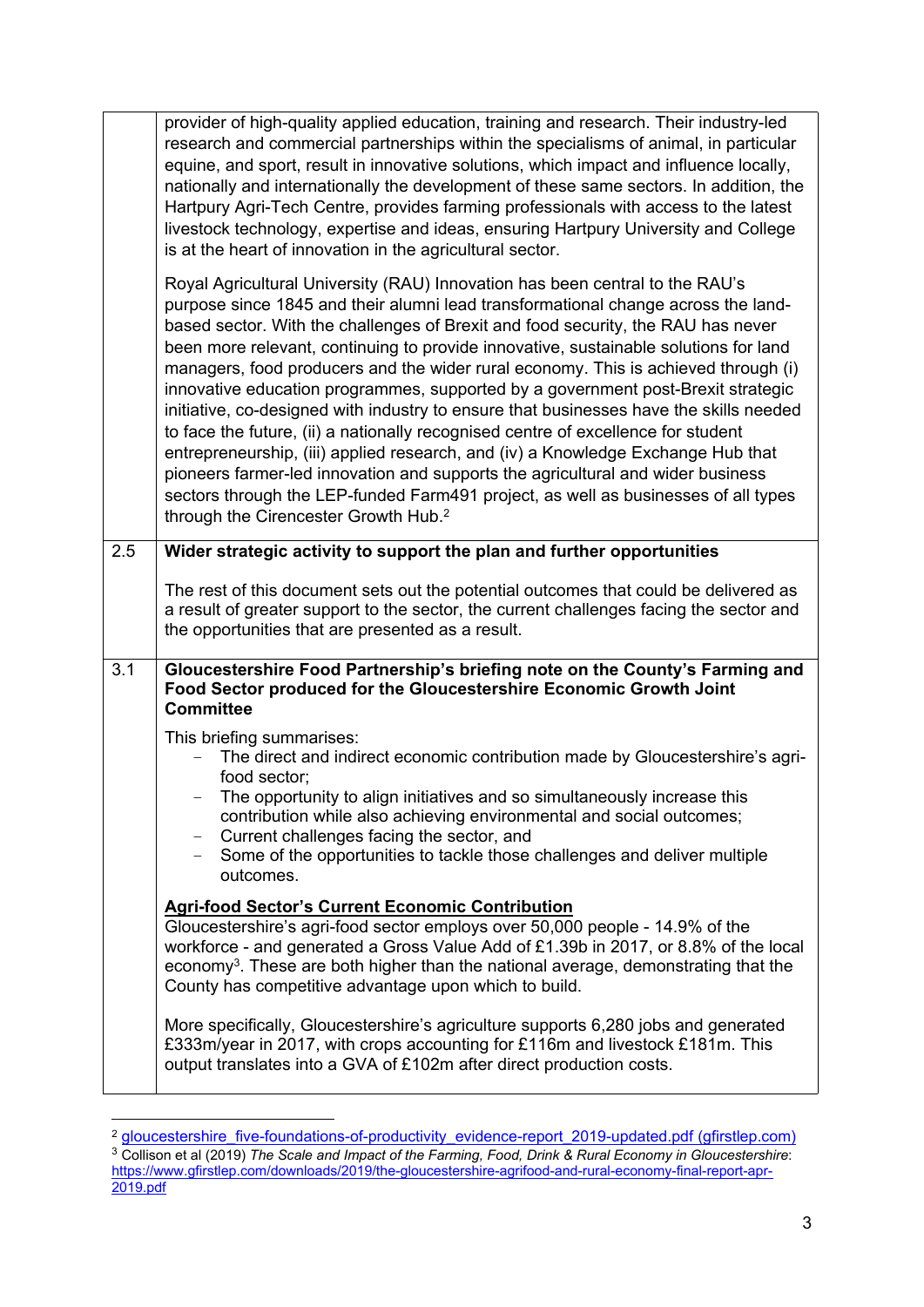|     | As an example of the sector's indirect economic benefits, much of Gloucestershire's<br>tourism is driven by its attractive landscapes. In particular, it is vital to The Cotswolds'<br>economy where tourists spent over £326m in 2017, and where tourism employs over<br>14% of the workforce. Since farmers manage 61% of the County's landscape, their<br>practices are critical to sustaining a countryside that appeals to tourists. Tourism also<br>makes a direct contribution to the sector, with 32% of tourists' spending in<br>Gloucestershire being devoted to food and drink, generating £340m annually.                                                                                                                                                                                                                                                                                                                                                                                                                                                                                                                                                                                                                                                                                                                                                                                                                                                                                                                                                                                                                                                                                                                                                                                                          |
|-----|--------------------------------------------------------------------------------------------------------------------------------------------------------------------------------------------------------------------------------------------------------------------------------------------------------------------------------------------------------------------------------------------------------------------------------------------------------------------------------------------------------------------------------------------------------------------------------------------------------------------------------------------------------------------------------------------------------------------------------------------------------------------------------------------------------------------------------------------------------------------------------------------------------------------------------------------------------------------------------------------------------------------------------------------------------------------------------------------------------------------------------------------------------------------------------------------------------------------------------------------------------------------------------------------------------------------------------------------------------------------------------------------------------------------------------------------------------------------------------------------------------------------------------------------------------------------------------------------------------------------------------------------------------------------------------------------------------------------------------------------------------------------------------------------------------------------------------|
| 3.2 |                                                                                                                                                                                                                                                                                                                                                                                                                                                                                                                                                                                                                                                                                                                                                                                                                                                                                                                                                                                                                                                                                                                                                                                                                                                                                                                                                                                                                                                                                                                                                                                                                                                                                                                                                                                                                                |
|     | Scope to achieve multiple, complementary outcomes<br>In addition to economic development, the County's agri-food sector has the potential<br>to contribute to some of the greatest environmental and social challenges we face:<br>Climate Change: GCC has set a target of reducing the County's GHG<br>➤<br>emissions by 80% by 2030. Since globally 26-34% of emissions come from<br>the agri-food system <sup>4</sup> , and 10% of UK emissions come from agriculture<br>alone, the sector has huge potential to contribute to this target through both<br>reducing emissions and sequestrating carbon.<br>$\triangleright$ Social inequality: In some parts of the County, over 10% of adults<br>experience hunger because they cannot afford or are unable to access food <sup>5</sup> .<br>> Health: More than 60% of adults in Gloucestershire are overweight, with<br>nearly half of them being obese <sup>6</sup> . In addition to basic public health concerns,<br>there are public finance consequences because people with severe obesity<br>are three times more likely to need social care than those with a healthy<br>weight. We need to ask how investments in improving the County's health<br>and eating habits can involve local farmers and food businesses.<br>$\triangleright$ Nature recovery: The UK is in the bottom 10% of countries in terms of<br>biodiversity loss <sup>7</sup> . The Environment Bill is introducing duties on local<br>authorities to restore nature, including through Local Nature Recovery<br>Strategies and biodiversity net gain <sup>8</sup> . Farmers and other land managers will<br>be central to developing and delivering these policies, and downstream<br>businesses and consumers will be critical to rewarding them for doing so by<br>choosing their products. |
| 3.3 | <b>Current Challenges</b><br>England's new agricultural funding scheme: This will end payment for land ownership<br>(the Basic Payment Scheme or BPS), and significantly expand "public money for<br>public good" support by funding activities which deliver better air and water quality,<br>thriving wildlife, better soil health, reduced flooding and mitigating climate change.<br>While these outcomes should be welcome, the transition is creating uncertainty and<br>anxiety, and may herald restructuring. By 2028, ending BPS will remove nearly £40m<br>of support every year for Gloucestershire farmers <sup>9</sup> , with 600 of our smaller farms                                                                                                                                                                                                                                                                                                                                                                                                                                                                                                                                                                                                                                                                                                                                                                                                                                                                                                                                                                                                                                                                                                                                                            |

<sup>4</sup> Ritchie (2021) How much of global greenhouse gas emissions come from food? <https://ourworldindata.org/greenhouse-gas-emissions-food>

<sup>5</sup> University of Sheffield (2021) UK Adult Food Insecurity: [https://www.sheffield.ac.uk/news/new-map-shows](https://www.sheffield.ac.uk/news/new-map-shows-where-millions-uk-residents-struggle-access-food)[where-millions-uk-residents-struggle-access-food](https://www.sheffield.ac.uk/news/new-map-shows-where-millions-uk-residents-struggle-access-food)

<sup>&</sup>lt;sup>6</sup> GCC Adult Social Care and Communities Scrutiny Committee: Public Health Update by Executive Director of Adult Social Care and Public Health, 6 July 2021

<sup>7</sup> Natural History Museum (2020) UK has led the world in destroying the natural environment:

[https://www.nhm.ac.uk/discover/news/2020/september/uk-has-led-the-world-in-destroying-the-natural](https://www.nhm.ac.uk/discover/news/2020/september/uk-has-led-the-world-in-destroying-the-natural-environment.html)[environment.html](https://www.nhm.ac.uk/discover/news/2020/september/uk-has-led-the-world-in-destroying-the-natural-environment.html)

<sup>8</sup> Environment Bill Nature and Conservation Covenants:

[https://www.gov.uk/government/publications/environment-bill-2020/10-march-2020-nature-and-conservation](https://www.gov.uk/government/publications/environment-bill-2020/10-march-2020-nature-and-conservation-covenants-parts-6-and-7)[covenants-parts-6-and-7](https://www.gov.uk/government/publications/environment-bill-2020/10-march-2020-nature-and-conservation-covenants-parts-6-and-7)

 $9$  University of Gloucestershire (2021) Assessing the impact of Agricultural Transition in Gloucestershire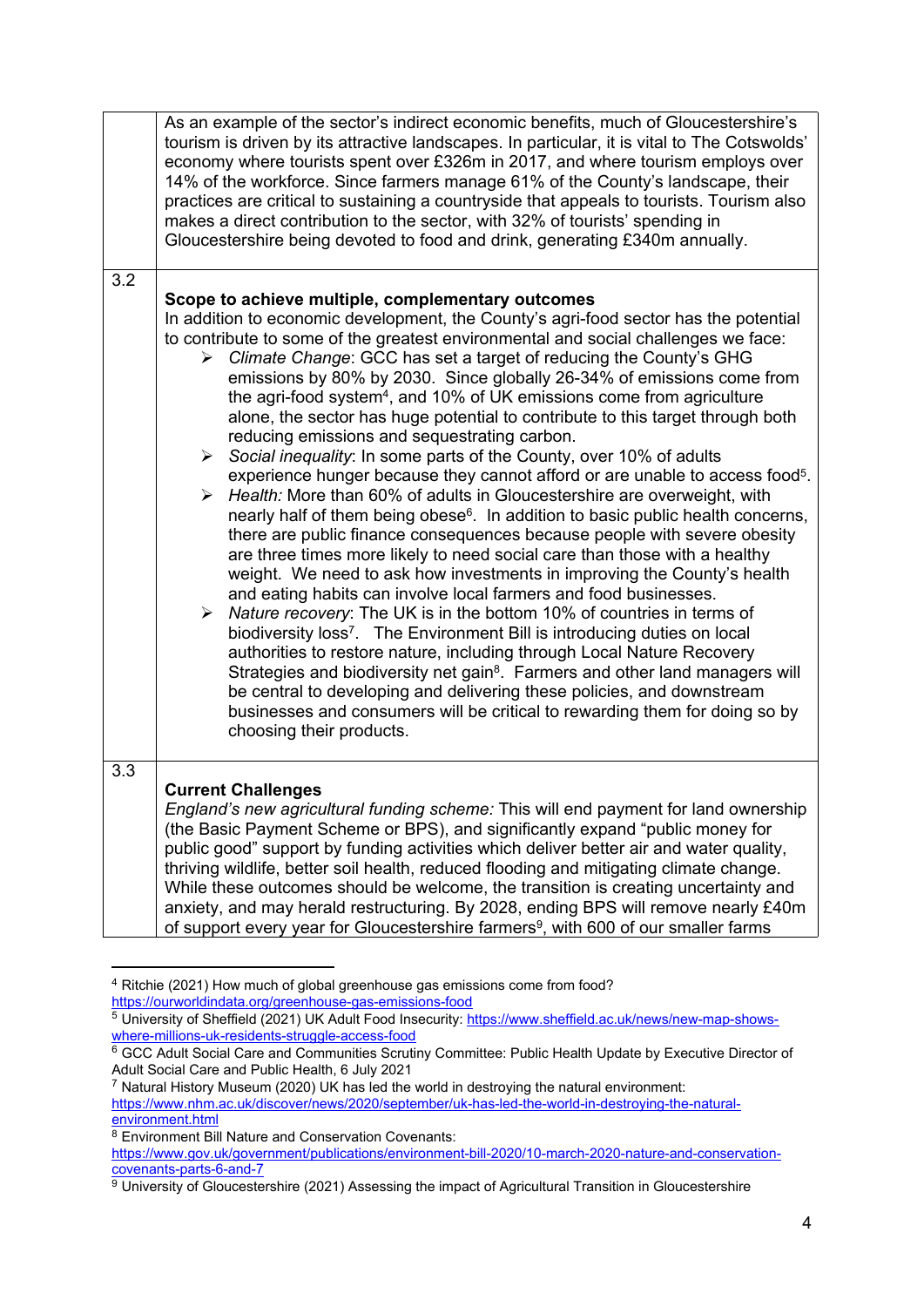|     | losing on average £16,000/year, and larger farms losing £50,000/year. While some of<br>these losses will be offset by the introduction of the Environmental Land<br>Management Scheme from 2024, more than 50% of the BPS reductions will have<br>been implemented by then, and as yet there is no clarity over how the new scheme<br>will operate, and no expectation that levels of support will cover the loss of BPS,<br>especially given the post-pandemic state of public finances. These changes<br>jeopardise many farming businesses' viability, with the inevitable economic, social,<br>landscape and environmental impacts. This threat comes on top of recent<br>consolidation, with the number of holdings halved from close to 5,000 in 1985 to<br>about 2,500 in 2016, and with around half of farming businesses already having<br>diversified. |
|-----|------------------------------------------------------------------------------------------------------------------------------------------------------------------------------------------------------------------------------------------------------------------------------------------------------------------------------------------------------------------------------------------------------------------------------------------------------------------------------------------------------------------------------------------------------------------------------------------------------------------------------------------------------------------------------------------------------------------------------------------------------------------------------------------------------------------------------------------------------------------|
|     | Local business support provision: Currently, local business support offered via<br>Growth Hubs and LEPs excludes farmers. The past and current programme of<br>general business support delivered by the Growth Hub is funded by the EU Rural<br>Development Fund. Primary producers are not eligible for support from these<br>programmes.                                                                                                                                                                                                                                                                                                                                                                                                                                                                                                                      |
|     | Capital Expenditure Support: There is no replacement for farmers' capex support,<br>which previously was available to rural businesses under programmes like the EU's<br>LEADER programme <sup>10</sup> .                                                                                                                                                                                                                                                                                                                                                                                                                                                                                                                                                                                                                                                        |
|     | Climate change adaptation: Even if Net Zero commitments are met, the County's<br>climate will change unavoidably, and farmers will need new techniques to adapt their<br>practices and crops to these new conditions.                                                                                                                                                                                                                                                                                                                                                                                                                                                                                                                                                                                                                                            |
|     | Labour shortages (especially for horticulture): as a result of the end to free<br>movement, disbandment of Seasonal Agricultural Workers Scheme and as a<br>consequence of travel restrictions during the pandemic.                                                                                                                                                                                                                                                                                                                                                                                                                                                                                                                                                                                                                                              |
| 3.4 | <b>Current Opportunities</b><br>Gloucestershire has leading expertise in the agri-tech sector and several specialist<br>research organisations <sup>11</sup> .                                                                                                                                                                                                                                                                                                                                                                                                                                                                                                                                                                                                                                                                                                   |
|     | This provides a pathway to enlarging both export and domestic markets. There are<br>particular opportunities for growth in food processing <sup>12</sup> . In addition, recent analysis<br>concluded that expanding local food chains could create 200,000 jobs nationally <sup>13</sup> .<br>As identified above, with strategic coherence and coordinated delivery we can<br>achieve transformational systemic change across economic development; responses<br>to climate, nature and health crises, and social policies, especially levelling-up.<br>Initiatives could include:                                                                                                                                                                                                                                                                              |
|     | Improving business support to the farming sector: Different farm business will<br>respond to the challenges summarised above in different ways, and there is no single<br>pathway to a more secure financial future. Equally, farming for the environment and                                                                                                                                                                                                                                                                                                                                                                                                                                                                                                                                                                                                    |

<sup>10</sup> Cotswold LEADER: [https://www.cotswoldsaonb.org.uk/looking-after/cotswolds-leader/;](https://www.cotswoldsaonb.org.uk/looking-after/cotswolds-leader/) Forest of Dean and Tewkesbury LEADER: [http://forestandtewksleader.co.uk](http://forestandtewksleader.co.uk/)

<sup>11</sup> For example, Farm 491, Campden BRI, Royal Agricultural University, Hartpury University, Countryside and Community Research Institute at the University of Gloucestershire, FarmEd

<sup>12</sup> Collison et al (2019) *The Scale and Impact of the Farming, Food, Drink & Rural Economy in Gloucestershire*: [https://www.gfirstlep.com/downloads/2019/the-gloucestershire-agrifood-and-rural-economy-final-report-apr-](https://www.gfirstlep.com/downloads/2019/the-gloucestershire-agrifood-and-rural-economy-final-report-apr-2019.pdf)[2019.pdf](https://www.gfirstlep.com/downloads/2019/the-gloucestershire-agrifood-and-rural-economy-final-report-apr-2019.pdf)

<sup>&</sup>lt;sup>13</sup> Sustain (2021) The case for local food: building better local food systems to benefit society and nature: <https://www.sustainweb.org/publications/the-case-for-local-food/>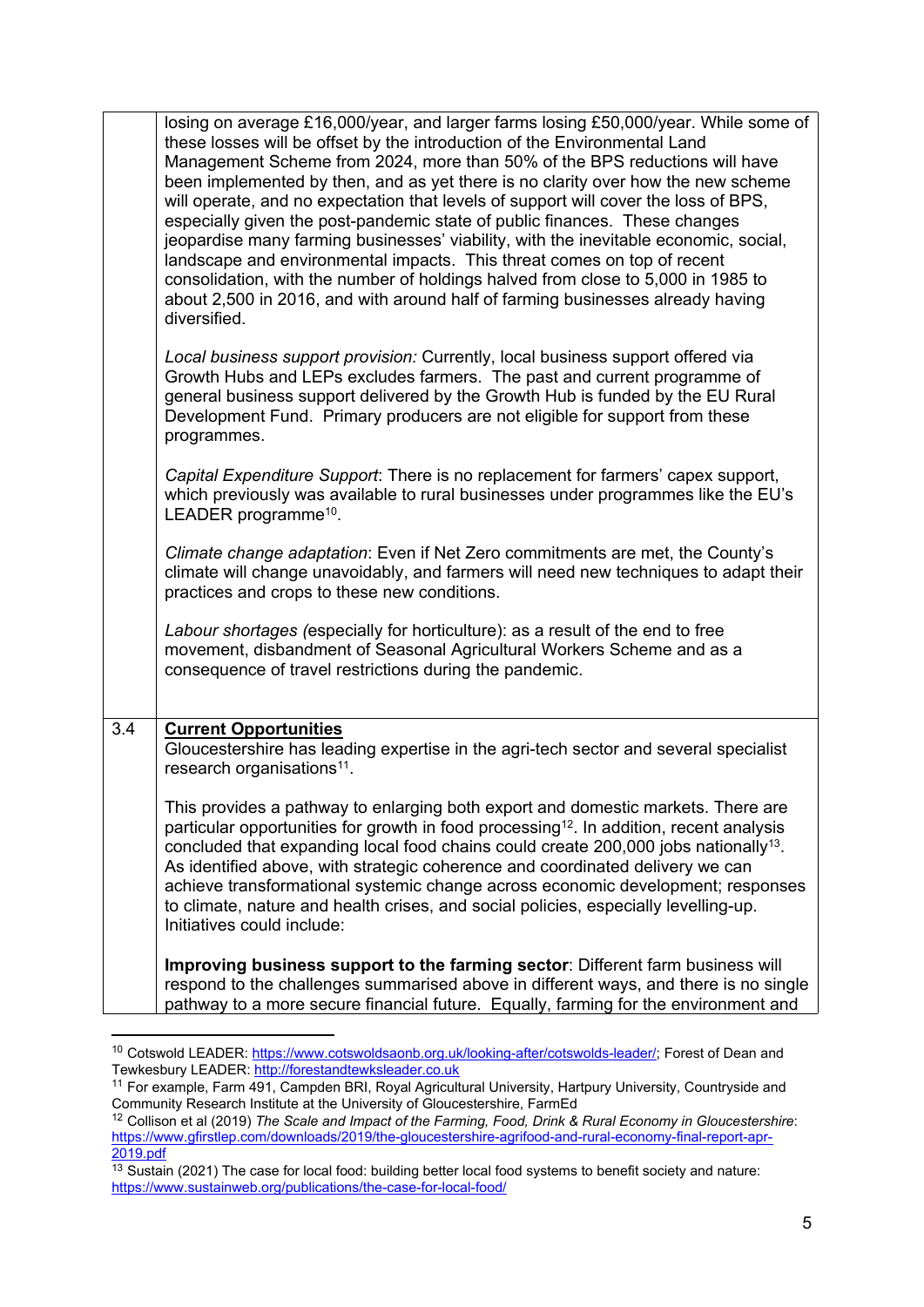| nature as well as for food will require our farmers to acquire new knowledge and<br>skills if they are to access the grants upon which for many their viability will depend.<br>What is needed is a range of training, mentoring and small capex grants to support<br>farming businesses to diversify, to serve established/new markets and to adapt their<br>practices to deliver public goods.                                                                                                                                                                                                                                                                                                                                                                     |
|----------------------------------------------------------------------------------------------------------------------------------------------------------------------------------------------------------------------------------------------------------------------------------------------------------------------------------------------------------------------------------------------------------------------------------------------------------------------------------------------------------------------------------------------------------------------------------------------------------------------------------------------------------------------------------------------------------------------------------------------------------------------|
| Innovative partnerships to enhance Gloucestershire's food supply chains                                                                                                                                                                                                                                                                                                                                                                                                                                                                                                                                                                                                                                                                                              |
| through:                                                                                                                                                                                                                                                                                                                                                                                                                                                                                                                                                                                                                                                                                                                                                             |
| Opening public procurement and anchor institutions' <sup>14</sup> contracts to SME<br>$\blacktriangleright$<br>suppliers via the Dynamic Procurement Pilot for the South West initiative.<br>Supporting enterprises that look to solve barriers to more localised food supply<br>➤<br>chains including: lack of processing capacity, low carbon local distribution<br>channels and the helping Gloucestershire businesses access to new and<br>existing value-added markets.                                                                                                                                                                                                                                                                                         |
| Developing new pathways into careers in the farming and food sectors,<br>$\blacktriangleright$<br>including changing perceptions of those roles and providing skills training, and<br>so retaining more young people in the County.                                                                                                                                                                                                                                                                                                                                                                                                                                                                                                                                  |
| Building baseline data for farming and environmental management in<br>➤<br>Gloucestershire including: food production, farming enterprises, processing,<br>land use and land management data.                                                                                                                                                                                                                                                                                                                                                                                                                                                                                                                                                                        |
| Encouraging more demand for Gloucestershire produce: by introducing a<br>proven, council-led accreditation scheme based on Produced in Northumberland <sup>15</sup> ,<br>giving consumers and retailing and foodservice sectors confidence that they are<br>buying and selling/serving authentic local produce.                                                                                                                                                                                                                                                                                                                                                                                                                                                      |
| Increasing the demand for Gloucestershire's produce while improving<br>children's health: by implementing the tried and tested Food for Life (FFL) model <sup>16</sup><br>in primary schools outside the GCC catering contract. Adopting a whole school<br>approach to food education, the scheme not only drives demand for local and more<br>ecological produce, it also contributes to the public health childhood obesity agenda.<br>Currently, 1.7 million FFL certified meals are served nationally every day in term time,<br>and pupils in FFL schools eat around a third more fruit and vegetables at school, and<br>significantly more fruit and vegetables at home, and 45% of their parents' report<br>eating more vegetables as a result of FFL.        |
| Ensuring climate crisis response and nature recovery are interwoven into<br>these and other initiatives: Gloucestershire has been leading the way on the<br>environment for nearly 20 years, hosting one of the first Heritage Lottery Landscape<br>scale partnership project in 2002. This Caring for the Cotswold project gave rise to<br>the development of integrated local delivery, a framework for coordinating local<br>environmental action, with all partners and stakeholders working in support. The<br>approach, now evaluated as an international case study of best practice, has been<br>strengthened by the ethos of valuing local knowledge from farming and local<br>communities and partnership working through the Gloucestershire Local Nature |

Partnership. The approach has been further trialled in Gloucestershire for the new

<sup>14</sup> An anchor institution a large employer or large land/asset owner with significant spending power. Consequently, they can significantly influence the social, economic and environmental conditions in an area, acting as an 'anchor' to the health and prosperity of local people and communities. In particular, these institutions are unlikely to move (for example, schools, hospitals, prisons, universities and companies with large fixed assets) and so give suppliers more confidence in the long term business opportunity. Whether public authorities keen to achieve multiple outcomes from taxpayers' money, or private companies looking to fulfil their CSR commitments, their procurement has the potential to significantly enhance their local area.

<sup>15</sup> <https://producedin.northumberland.gov.uk/Home.aspx>

<sup>16</sup> <https://www.foodforlife.org.uk/schools>